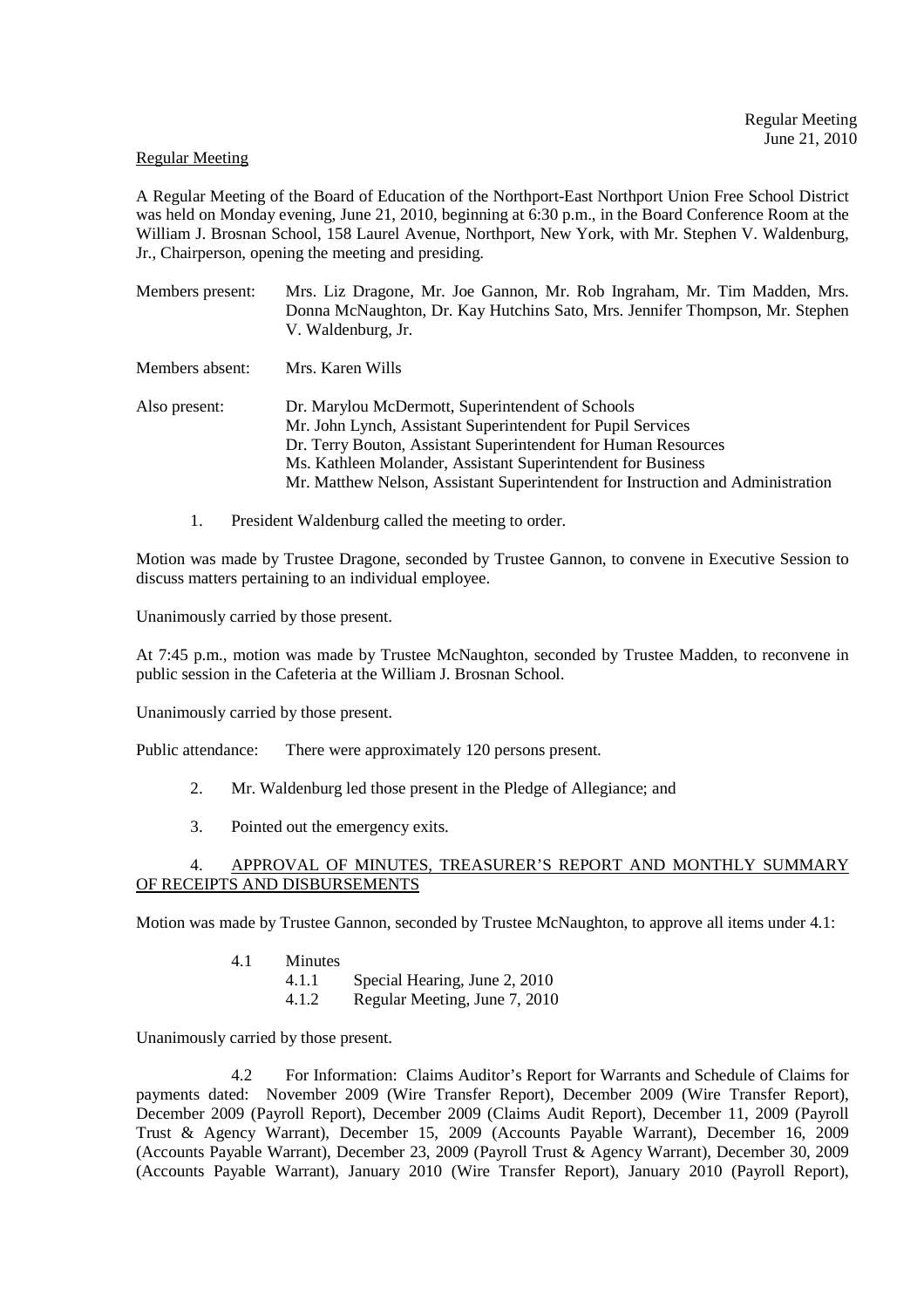January 2010 (Claims Audit Report), January 8, 2010 (Payroll Trust & Agency Warrant), January 15, 2010 (Accounts Payable Warrant), January 22, 2010 (Payroll Trust & Agency Warrant), January 29, 2010 (Accounts Payable Warrant), February 2010 (Wire Transfer Report), February 2010 (Payroll Report), February 2010 (Claims Audit Report), February 5, 2010 (Payroll Trust & Agency Warrant), February 5, 2010 (Payroll Audit at Fifth Avenue Elementary School), February 9, 2010 (Accounts Payable Warrant), February 16, 2010 (Accounts Payable Warrant), February 19, 2010 (Payroll Trust & Agency Warrant), February 26, 2010 (Accounts Payable Warrant), March 2010 (Wire Transfer Report), March 2010 (Payroll Report), March 2010 (Claims Audit Report), March 5, 2010 (Payroll Trust & Agency Warrant), March 15, 2010 (Accounts Payable Warrant), March 19, 2010 (Payroll Trust & Agency Warrant), March 31, 2010 (Accounts Payable Warrant), April 2010 (Wire Transfer Report), April 2010 (Payroll Report), April 2010 (Claims Audit Report), April 1, 2010 (Payroll Trust & Agency Warrant), April 15, 2010 (Accounts Payable Warrant), April 16, 2010 (Payroll Trust & Agency Warrant), April 16, 2010 (Payroll Audit at Northport Middle School), April 30, 2010 (Accounts Payable Warrant), April 30, 2010 (Payroll Trust & Agency Warrant)

## 5. SPECIAL REPORTS/ANNOUNCEMENTS FROM THE SUPERINTENDENT

5.1 Accomplishments of Staff and Students

 5.1.1 Mr. David Scott, Project P.A.T.C.H. Coordinator, introduced the following students who competed with distinction in the Civil Law Moot Court Competition:

Semi-finalist – Danielle Reinbachs, Bridgette Koestner, Andrew Brockwell Champions – Noel Purcell, Dorothy Pitti, Thomas Kearns

 5.1.2 Mr. Andrew Manzo, Social Studies Chairperson K-12, introduced the following Social Studies Teachers:

Mr. Len Romano received the Long Island Council for the Social Studies Presidential Leadership Award.

Mr. David Scott was recognized for his contributions to civic education by the Huntington Youth Court

 5.2 Motion was made by Trustee Dragone, seconded by Trustee McNaughton to authorize payment of five \$500 awards in accord with Board-UTN Collective Bargaining Agreement to the following teachers as a Professional Achievement Award for 2009-2010:

| 5.2.1 | Linda Skidmore - Social Studies Teacher, Northport High School   |
|-------|------------------------------------------------------------------|
|       | Santo Scarpinito – Social Studies Teacher, Northport High School |
| 5.2.2 | Louise Higgins – Sixth Grade Teacher, Northport Middle School    |
| 5.2.3 | Sandra Schumacher – Librarian, Dickinson Avenue School           |
| 5.2.4 | Cristen Salisbury – Music Teacher, Pulaski Road School           |
| 5.2.5 | Len Romano – Social Studies Teacher, Northport High School       |

Unanimously carried by those present.

 5.3 Dr. Marylou McDermott introduced Mr. John Lynch, Assistant Superintendent for Pupil Services, who presented an update on The Community Drug and Alcohol Task Force. Dr. McDermott thanked Mr. Lynch for his thirty-five years of dedicated service to the District, not only to his professional responsibilities but to the health and safety of the children.

Mr. Lynch stated that the Drug and Alcohol Task Force was formed in August 2006 and continues to meet on a regular basis. Mr. Lynch stated that the Task Force was formed to protect and educate children, parents and the community about the dangers of drug and alcohol use. The Task Force has implemented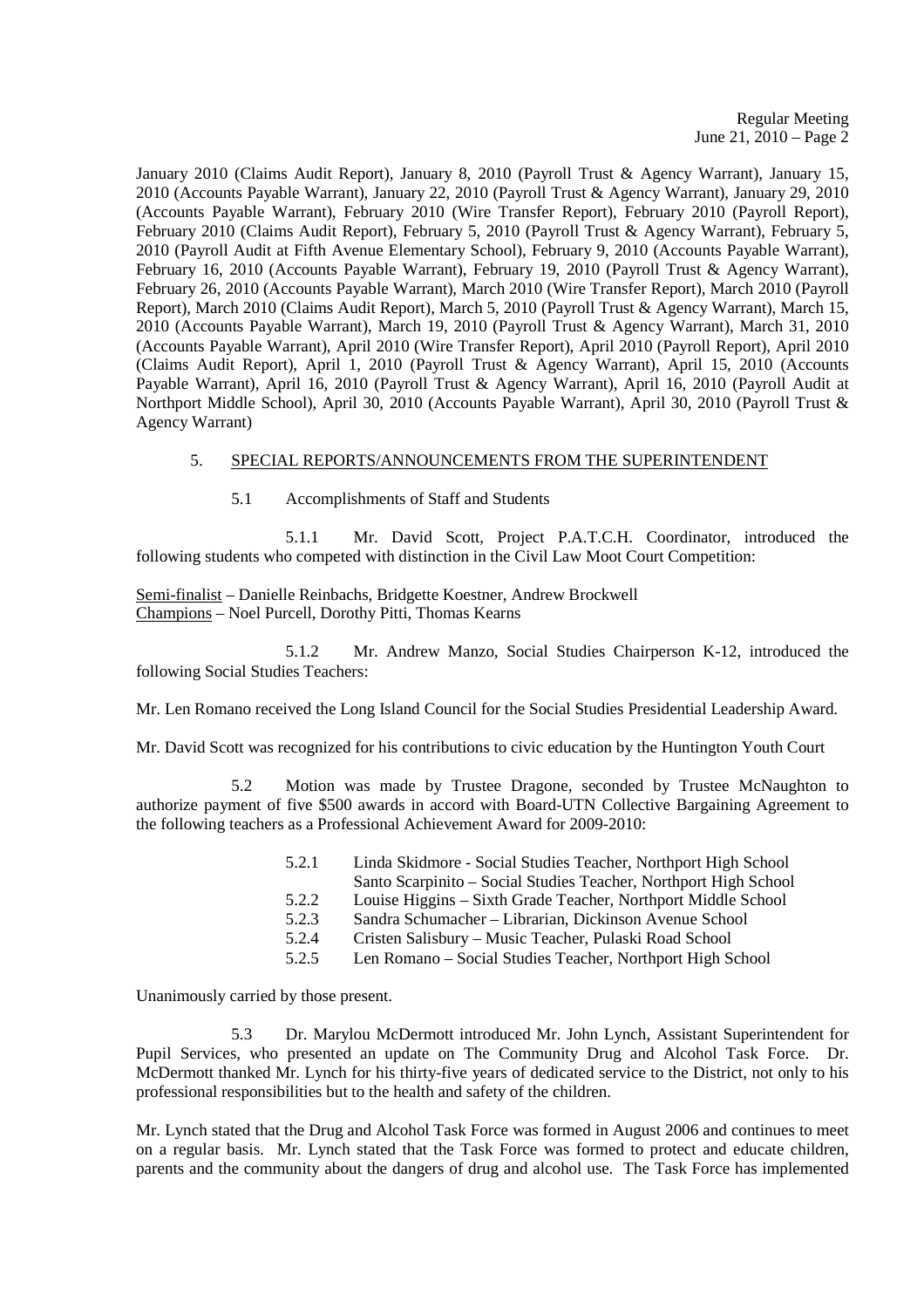many programs including student education forums, parent education forums, a high school drug and alcohol counselor, and an alternative program to school suspension. Mr. Lynch stated that this year the Task Force embarked upon the community component and is officially launching The Drug and Alcohol Task Force Website. Mr. Lynch thanked Anthony Ferrandino, Chelsea Brown, and Cliff Sobel and Rhonda Dorsett of the Phoenix Group and their staff for designing the website and getting it up and running. Mr. Lynch and Mr. Ferrandino demonstrated the website as a valuable resource for parents, community members and students. Mr. Lynch stated that the website provides true and reliable information from reputable organizations.

Mr. Lynch introduced Mr. Joseph Fortuna of Print International who developed 40 banners with the Drug and Alcohol Task Force logo at no cost to the District. Mr. Lynch stated that these banners are on display through all the schools, the Village court, the Northport and East Northport Chambers of Commerce, the YDA, and other venues where students assemble.

The President of the Board and the Superintendent thanked Mr. Lynch for his presentation and presented commendations to Mr. Fortuna of Print International, and Mr. Sobel, Ms. Dorsett, and the staff of The Phoenix Group.

 5.4 The President of the Board reviewed the upcoming Board of Education meetings July  $7<sup>th</sup>$ , and August  $30<sup>th</sup>$ .

President Waldenburg thanked retiring Board Vice President Liz Dragone, Trustee Kay Hutchins Sato and Trustee Rob Ingraham for their dedication and work on behalf of the Northport-East Northport Union Free School District. President Waldenburg asked for a five minute break to celebrate the Board members' retirements.

President Waldenburg stated that the Board has received many communications related to issues at the elementary schools and high school. Mr. Waldenburg stated that the Board met in executive session with Board counsel to try to resolve the issues, and gave the superintendent direction to find ways to alleviate the problems by reallocating money within the existing budget.

Dr. McDermott stated that there was much concern expressed by parents and the high school administration about the reductions for students in terms of elective choices at the high school under the confines of the 2.18% tax rate increase budget. Dr. McDermott stated that there were more student requests than seats available. Dr. McDermott noted that the administration explored a "seminar" scheduling option to minimize the impact of partially scheduled  $9<sup>th</sup>$  and  $10<sup>th</sup>$  graders. At the June  $7<sup>th</sup>$  Board of Education meeting, the Board directed the Superintendent to add FTEs to accommodate as many student requests as possible.

Dr. McDermott stated that she met with the principals of all the elementary schools to discuss class size at the elementary level. A decision was made jointly with the six elementary principals to add a section at Bellerose Avenue in  $2^{nd}$  grade, to add a section at Dickinson Avenue in the  $3^{rd}$  grade, to add a section at Fifth Avenue in the  $3<sup>rd</sup>$  grade, and to add a section at Pulaski Road in the  $3<sup>rd</sup>$  grade. Dr. McDermott stated that they will continue to monitor Norwood and Ocean Avenue Schools.

Dr. McDermott stated that the restoration of 8.6 FTEs at the high school will create an additional 617 fullyear and 770 half-year seats in the following subject areas: Art 2.5 FTEs, Business 0.8 FTEs, English 1.05 FTEs, Health 0.2 FTEs, Family and Consumer Science 1.6 FTEs, Math 0.45 FTEs, Social Studies 1.0 FTEs and Technology 1.0 FTEs. All 9<sup>th</sup> and 10<sup>th</sup> grade students will be scheduled for lunch and requests for "no lunch" option will be considered after all students have been scheduled.

Dr. McDermott stated that all costs for the restoration of additional FTEs are within the confines of the 0.83% budget spending increase approved by the voters on May 18, 2010. The reallocation of budgetary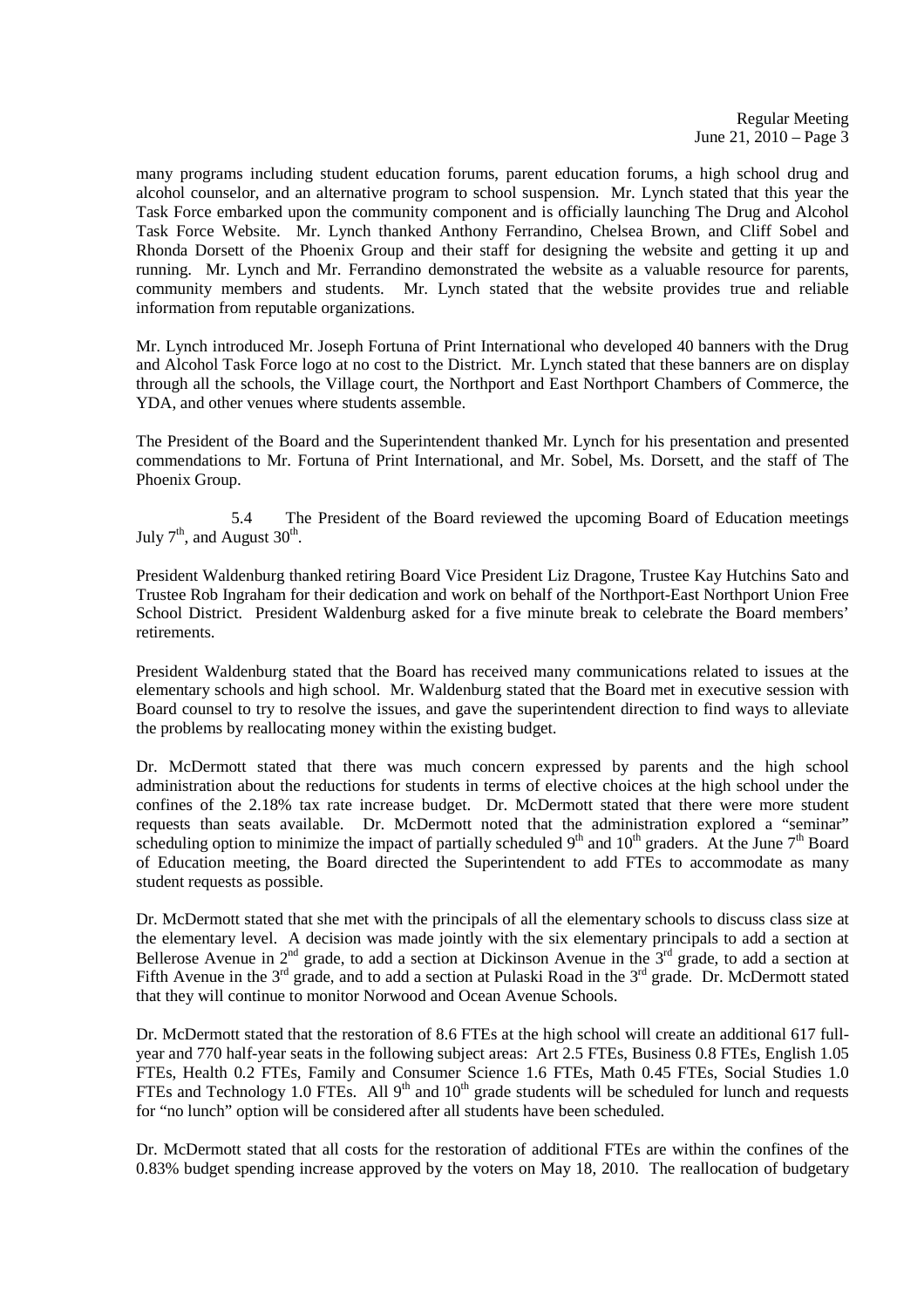appropriations in monies will come from labor negotiations, reduced transportation costs due to CPI published on June  $17<sup>th</sup>$ , and reduced costs for unemployment insurance due to restoration of FTEs.

There was a discussion regarding the number of course restorations, student schedules, restored electives, union negotiations, budgeted money, class size and the budget process for the next year. Dr. McDermott stated that the administration will begin the budget process earlier and look at programs based on the academic needs of students. Dr. McDermott noted that a freshman writing seminar and health course may address the concerns about student writing skills and health topics pertaining to the high school student. In response to several questions, Ms. Cynthia Lore, Chairperson of Student Support Services, stated that the counseling department will look at all schedules, do the best to accommodate elective courses, and meet with students on an individual basis to address scheduling issues.

## 6. COMMUNICATIONS

cuts:

- 6.1 The following communications were received regarding high school curriculum
	- 6.1.1 Letter from Ms. Jillian Ryan, received June 10, 2010
	- 6.1.2 Email from Ms. Jacquelyn Schaefer, received June 11, 2010
	- 6.1.3 Email from Ms. Donna Martino, received June 11, 2010<br>6.1.4 Email from Ms. Carrie Doris, received June 14, 2010
	- Email from Ms. Carrie Doris, received June 14, 2010
	- 6.1.5 Email from Ms. Mary Jane Rohan, received June 14, 2010

Ms. Rohan addressed the Board and stated that she felt blind-sided when she heard about the proposed changes and hoped the District would be more forthcoming with the impact of the budget next year.

The following communications were received regarding  $2<sup>nd</sup>$  grade class size at

Bellerose:

6.1.6 Email from Dr. Sandra Ionnotti, received June 14, 2010

Dr. Ionnotti thanked the Board for putting an emphasis on class size.

 6.1.7 Email from Ms. Lisa Saturno, received June 14, 2010 6.1.8 Email from Ms. Danielle McQuade, received June 14, 2010

Ms. McQuade stated she greatly appreciated the changes made by the Board.

Motion was made by Trustee Ingraham, seconded by Trustee Sato, to approve the following resolution:

 "WHEREAS, the school budget, prepared through the joint efforts of the Superintendent of Schools, her staff and the Board of Education, was approved by the voters of the Northport-East Northport Union Free School District at the annual meeting held on May 18, 2010; and

 WHEREAS, the said budget provided for a 0.83% increase in the amount over the budget previously adopted for the 2009-2010 school year; and

 WHEREAS, effective June 30, 2010, the labor agreement between the United Teachers of Northport and the Northport-East Northport Union Free School District will expire; and

 WHEREAS, pursuant to the Taylor Law of the State of New York, the Northport-East Northport Union Free School District has the legal obligation to engage in good-faith bargaining with representatives of the United Teachers of Northport for a successor agreement to the expired agreement hereinbefore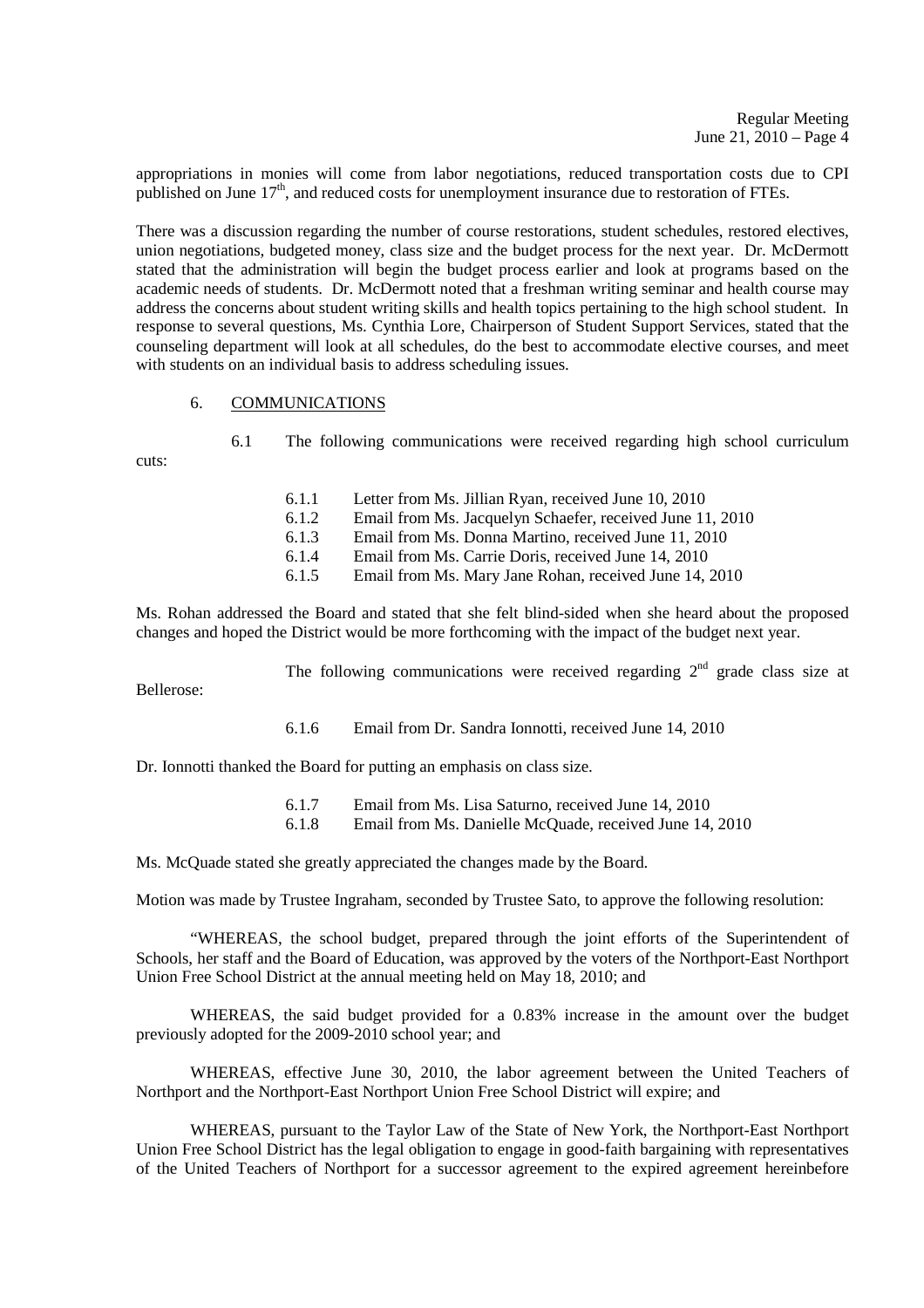#### mentioned; and

 WHEREAS, the aforesaid 2010-2011 budget included plans for the abolition of 40 teaching positions; and

 WHEREAS, the Board of Education directed its Superintendent of Schools and counsel to meet with representatives of the United Teachers of Northport prior to the commencement of regular collective bargaining to negotiate with the Union a "shorter term" agreement reflecting a complete wage freeze for the school year 2010-2011 in exchange for the restoration of the teaching positions previously targeted for abolition; and

 WHEREAS, representatives of the District and representatives of the Union met on multiple occasions and failed to reach agreement, having bargained to the point of impasse on the proposed "shorter term" agreement, which would have achieved restoration of teaching positions, and

 WHEREAS, the United Teachers of Northport and the Northport-East Northport Union Free School District have returned to traditional bargaining for a longer term successor agreement to the one expiring on June 30, 2010, and have exhausted their efforts to agree upon a complete wage freeze in exchange for reinstatement of the targeted job abolitions; and

 WHEREAS, if implemented, the proposed job abolitions will result in significant decrease in educational opportunities for students; and

 WHEREAS, the Board of Education, together with the Superintendent of Schools, has undertaken a careful review of the approved budget to determine if there is funding that can be made available for restoration of a portion of those teaching positions that are targeted for abolition, including a review of those planned budgetary allocations for negotiations, and a review of other components of the budget that may be reallocated; and

 WHEREAS, the Board of Education has determined, in its business judgment, that it can authorize a partial restoration of teaching positions utilizing in part monies that had been otherwise allocated for potential use in labor negotiations, together with certain sums arising from other planned economies, understanding full well that it must fully comply with its obligation during impending negotiations to bargain in good faith;

 NOW, THEREFORE BE IT RESOLVED, that the Board of Education herewith approves the sum of \$1,007,000 and authorizes the restoration of the following indicated positions, and directs the Superintendent of Schools to forthwith notify the incumbents of said positions of this action by the Board of Education<sup>"</sup>

In response to a question, President Waldenburg stated that it was a business judgment by the Board to reallocate the appropriations for the needs of the students.

Vote on Trustee Ingraham's motion to approve the resolution was unanimously carried by those present.

#### 7. PUBLIC PARTICIPATION

#### Name Comment

Mary Gilmore Asked the Board for information about an incident that happened at Parent Ocean Avenue School regarding a first grade student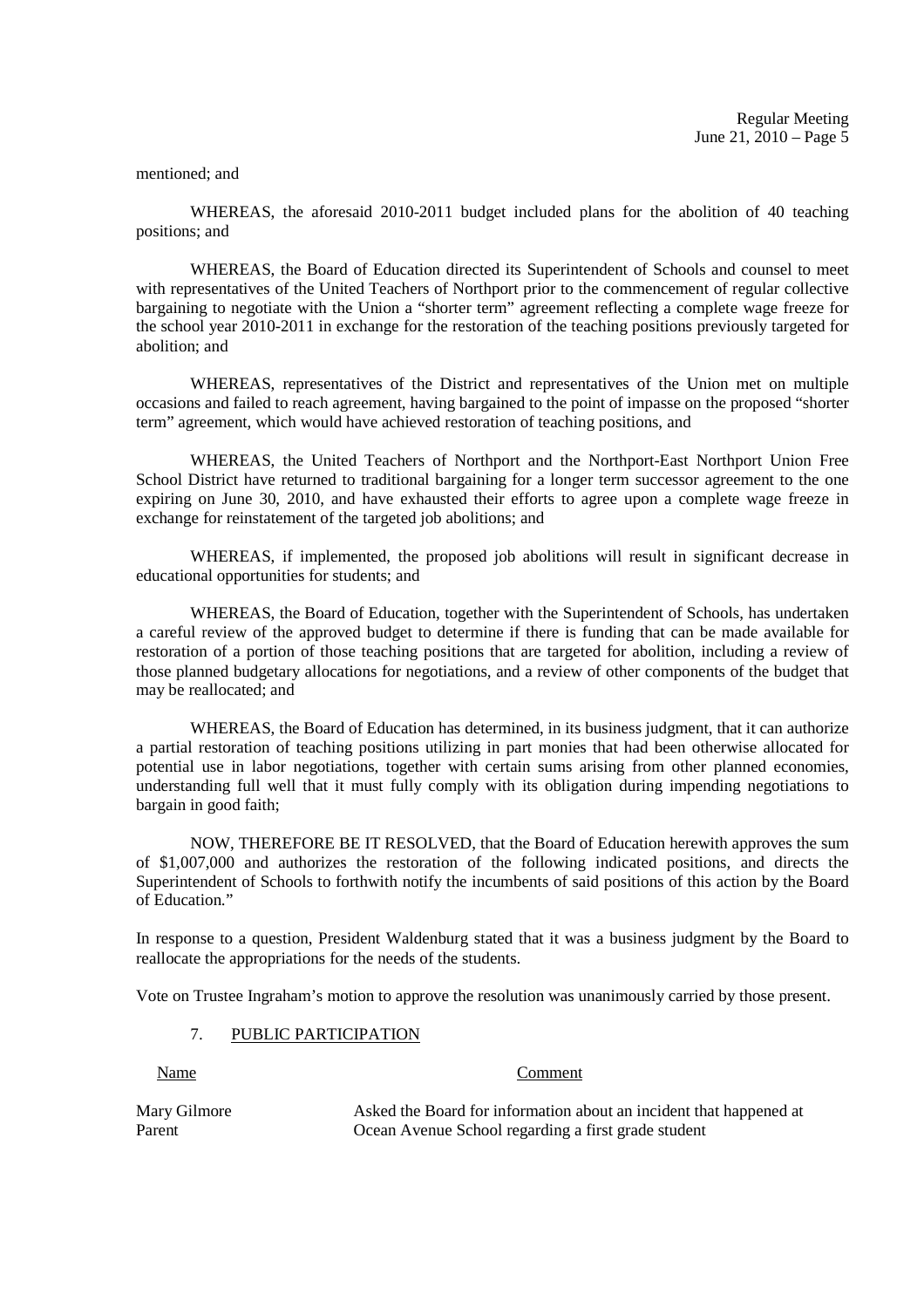Dr. McDermott stated that she could not discuss an individual child in public and asked Ms. Gilmore to call her office.

Albert Prisco Stated that the District should be embarrassed with having a building Resident named the William. J. Brosnan School. Mr. Prisco also suggested that the Board negotiate with the Teachers' Union regarding sick days and not allow the accumulation of sick days for payout at retirement.

President Waldenburg thanked Mr. Prisco for his suggestions and stated that the Board does consider them in their negotiations.

Parent Asked if the Reading Recovery Program was being eliminated.

Mr. Matt Nelson, Assistant Superintendent for Instruction and Administration, stated that the District will be using two programs next year and that the Reading Recovery Program will still be used but in small groups, not on an individual basis.

Warren Arthur Expressed his admiration to the Board, Superintendent and staff for<br>Resident making the restorations in these difficult economic times. Mr. making the restorations in these difficult economic times. Mr. Arthur thanked John Lynch, Liz Dragone, Kay Hutchins Sato and Rob Ingraham for their many years of service.

There was a brief discussion regarding high school class size, student schedules and appointments with high school counselors.

Motion was made by Trustee Dragone, seconded by Trustee Gannon, to approve all items under 8. excluding severed item 8.1.1 (Schedule A).

# 8. SUPERINTENDENT'S REPORT, GENERAL - FOR BOARD ACTION

 8.1 Personnel Schedules, each dated June 21, 2010, and each attached and made part of the official minutes:

|                              | 8.1.1 Schedule A - Certified Staff - SEVERED |
|------------------------------|----------------------------------------------|
|                              | 8.1.2 Schedule B - Non-Instructional Staff   |
| 8.1.3 Schedule D - Extra Pay |                                              |

8.2 Receiving for a second reading and adopting the following textbooks:

| 8.2.1 | Principles of Computer Security<br>Wm. Arthur Conklin, et. al.<br>McGraw Hill | <b>Computer Security and Forensics</b><br>Technology Dept., Grades 10-12 |
|-------|-------------------------------------------------------------------------------|--------------------------------------------------------------------------|
| 8.2.2 | The Attitude Advantage<br>Fruehlin & Moore<br>Goodheart-Willcox               | <b>AOF/AOIT Summer Internship</b><br>Grades 11-12                        |

- 8.3 Receiving for a second reading and adopting revisions to the following policy:
	- 8.3.1 Policy #5405 *"Wellness Policy"*
- 8.4 Receiving for a first reading the following policy: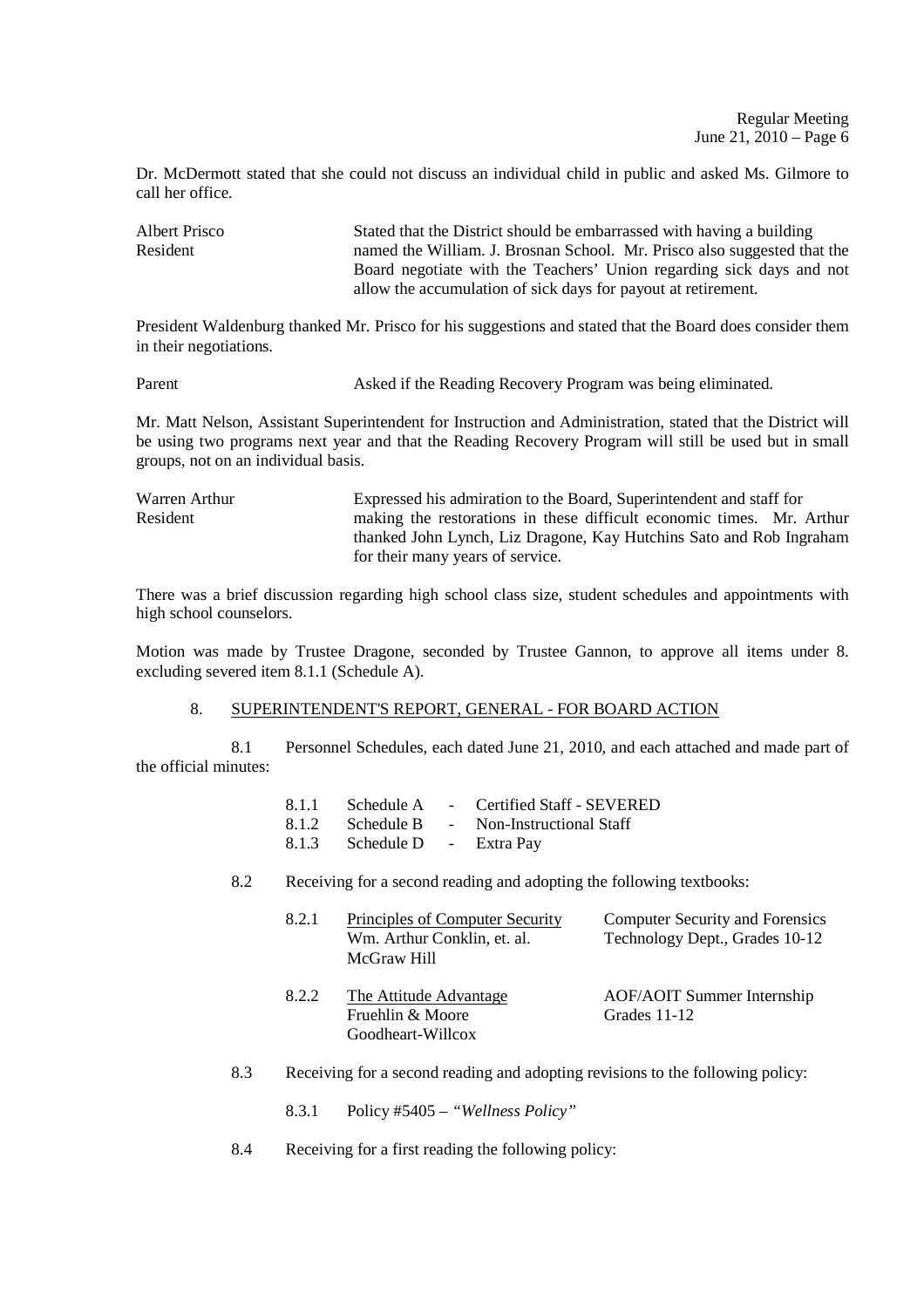8.4.1 Policy #1741 – *"Home-Schooled Students"*

8.5 Receiving for a first reading, revisions to the following policies:

 8.5.1 Policy #2260 – *"Citizens Advisory Committees"* – (old policy numbering system #1221 – Citizens Advisory Committees for the Board of Education)

 8.5.2 Policy #4526 – *"Computer Network for Education"* – (replaces policy #4526, name change from Network/Internet Access)

 8.5.3 Policy #4532 – *"School Volunteers"* – (old policy numbering system  $\text{\#1315/3532.11} - \text{Designation of Authorized School Volunteers})$ <br>8.5.4 Policy  $\text{\#9435} - \text{\#dministrative}$ 

 8.5.4 Policy #9435 – *"Administrative Internships"* – (old policy numbering system #2310 – Internships)

8.6 Rescinding the following policies:

8.6.1 *"Philosophy of Education"*

8.6.2 Policy #1200 – *"Community Participation in School Affairs"*

 8.6.3 Policy #1340 – *"Regulations of the Board of Education Related to Inspection and Copying of Records Pursuant to Freedom of Information Law"* (Converted to Regulation to Policy #1120 – School Records)

Vote on Trustee Dragone's motion to approve all items under 8. excluding severed item 8.1.1 (Schedule A) was unanimously carried by those present.

Motion was made by Trustee McNaughton, seconded by Trustee Ingraham, to approve item 8.1.1 (Schedule A) including Supplemental 8.1.1 (#68-166)

8.1.1 Schedule A - Certified Staff (including Supplemental 8.1.1 #68-166)

Trustee Ingraham announced the retirement Northport Middle School Counselor Thomas Fazio. Mr. Ingraham also noted with regret the resignations of Northport High School Assistant Principals Christopher Donarummo and Gaurav Passi.

Vote on Trustee McNaughton's motion to approve item 8.1.1 including Supplemental 8.1.1 (#68-166) was as follows:

YES: Mr. Gannon, Mr. Ingraham, Mr. Madden, Mrs. McNaughton, Dr. Sato, Mrs. Thompson, Mr. Waldenburg

ABSTAIN: Mrs. Dragone

Motion passed.

Motion was made by Trustee Madden, seconded by Trustee Dragone, to approve all items under 9., including Supplemental 9.14 (Transfer of General Funds), Supplemental 9.15 (Resolution), and Supplemental 9.16 (Resolution)

# 9. SUPERINTENDENT'S REPORT, FINANCIAL - FOR BOARD ACTION

 9.1 Approving a general resolution for the purpose of participating in a cooperative bid coordinated by the Board of Cooperative Educational Services (BOCES) of Suffolk County for generally needed services and standardized supply and equipment items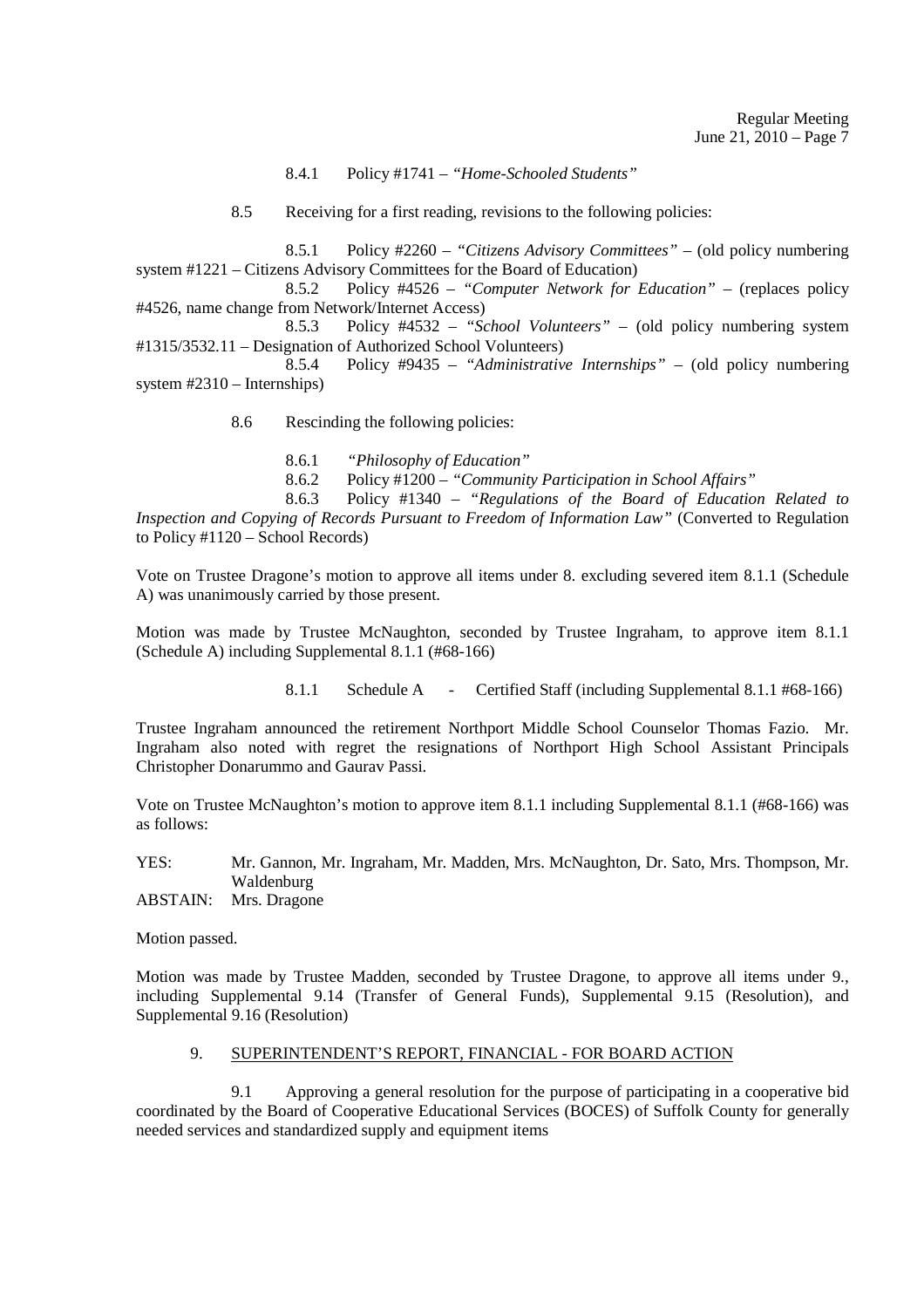9.2 Approving a general resolution for the purpose of participating in a cooperative bid coordinated by the Board of Cooperative Educational Services (BOCES) of Nassau County for the purchase of various commodities and/or services

 9.3 Approving a general resolution for the purpose of continuing participation with the municipal cooperative purchasing agreement with the Town of Huntington, dated October 10, 2008

 9.4 Approving a general resolution to join the Long Island Food Service Director's Association Cooperative Bid

9.5 Approving the following resolution:

 "BE IT RESOLVED" that the Board of Education of the Northport-East Northport Union Free School District does hereby elect to provide the benefits of Part B of Chapter 105 of the Laws, 2010, commencing on June 22, 2010 for all eligible employees who retire with an effective date of retirement set during the 71 day period beginning with and immediately following the commencement date and who are otherwise eligible as specified by Part B of Chapter 105, Laws of 2010"

9.6 Receiving the following donations to the District:

 9.6.1 \$300.00 from Mrs. Barbara Beck to the Robert Rothar Beck Memorial Scholarship Fund

 9.6.2 \$440.00 from various donors to the Michael C. Kauffman Memorial Scholarship Fund

 9.7 Approving a Municipal Cooperation Agreement between the Northport-East Northport Union Free School District and the Town of Huntington

 9.8 Approving an Agreement between the Northport-East Northport Union Free School District and the United Teachers of Northport (GOEC)

 9.9 Approving an Engagement Letter between the Northport-East Northport Union Free School District and Albrecht, Viggiano, Zureck & Company, PC for the preparation of the District's June 30, 2010 financial statements

 9.10 Approving a Service Agreement between the Northport-East Northport Union Free School District and The Omni Group for 403(b) third party administration services for the academic year 2010-2011

 9.11 Approving an Agreement between the Northport-East Northport Union Free School District and Actuarial & Technical Solutions, Inc. for updating the District's initial GASB 45 actuarial valuation

 9.12 Receiving grants and donations in the amount of \$950.00 for the Edible Garden at Northport Middle School

 9.13 Approving the Type A lunch prices for 2010-2011 at \$2.00 for K-5, and \$2.25 for secondary schools 6-12

9.14 Approving transfer of general fund appropriations in the 2009-2010 budget